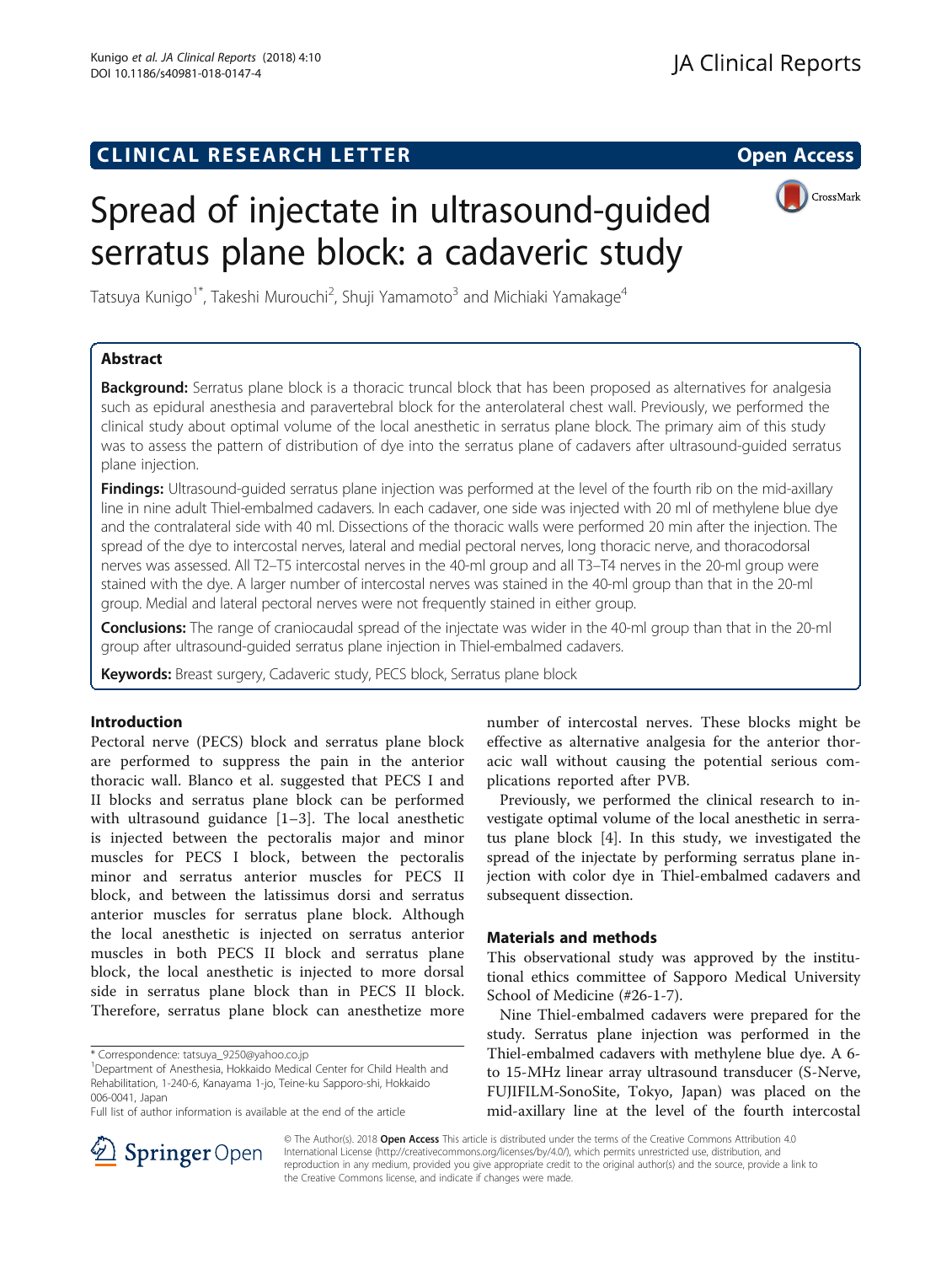space. The interfascial plane between the serratus anterior and the pectoralis major muscles (the serratus plane) was identified. A 22-gauge block needle (Stimuplex Ultra, B-Braun Medical Inc., Melsungen, Germany) was inserted at the cephalad edge of the probe and advanced in-plane until the serratus plane. Once the needle tip was confirmed to be in the correct position, 20 or 40 ml of methylene blue dye was injected into the plane. Twenty milliliters of dye was injected to the left side and 40 ml, to the other.

Dissection of the thoracic walls was performed 20 min after the injection. The intercostal nerves, medial and lateral pectoral nerves, the long thoracic nerve, and the thoracodorsal nerve were identified. The spread of the injectate was assessed by color-stained nerves.

#### Results

Nine thiel-embalmed cadavers were prepared; all were over 80 years old, four females and five males. The detail profiles including height and weight were not measured.

One hemithoracic wall in the 40-ml group was excluded because of the surgical scar. The serratus planes, fourth ribs, needles, and spread of the dye were clearly visualized in all the other 17 specimens (Fig. 1). After the anterolateral chest walls had been dissected, the spread of the dye was confirmed at the surface of the serratus anterior muscle in all cases (Fig. [2](#page-2-0)). The intramuscular spread of the dye was not observed in dissection. All T2–T5 intercostal nerves in the 40-ml group and all T3–T4 nerves in the 20-ml group were stained by the dye (Table [1\)](#page-2-0). The number of stained intercostal nerves was larger in the 40-ml group than that in the 20-ml group (5  $\pm$  0.7 vs. 4  $\pm$  1.1 nerves,  $p = 0.02$ ). The degrees of spread to the medial and lateral pectoral, long thoracic, and thoracodorsal nerves were comparable between the groups.

#### **Discussion**

This comparative study showed that 40 ml of the color dye spread to wider longitudinal directions after ultrasound-guided serratus plane injection in adult Thiel-embalmed cadavers than did 20 ml. Serratus plane block was reported to be effective in pain relief of the anterior chest wall [[5,](#page-2-0) [6\]](#page-3-0). Besides, serratus plane block combined with PECS block was also reported to be effective [[7](#page-3-0)–[9\]](#page-3-0). T1 intercostal nerve and medial/lateral pectoral nerves were not frequently stained even when 40 ml of dye was used in our study. Long thoracic and thoracodorsal nerves were not frequently stained.

Blanco reported that sensory loss was obtained from T2 to T9 after injection of 0.4 ml/kg of 0.125% levobupivacaine for serratus anterior block [[3\]](#page-2-0). The volume of injection in the present study, 40 ml, was larger than that in their study. Nevertheless, the range of spread of color dye in our study was narrower compared to the observed effects of sensory block in Blanco's study. The difference could be because of the gap between clinical effect and anatomical evaluation of spread. Kikuchi et al. reported that the spread of the dye after PECS I and II blocks in a Thiel-embalmed cadaver extended to the mid-axillary line and to the surface of the serratus anterior muscle, respectively [[10\]](#page-3-0). The result concerning serratus plane injection was similar to our study in that the dye spread over the anterolateral chest wall and in that the dye never spread into the axillary region. As

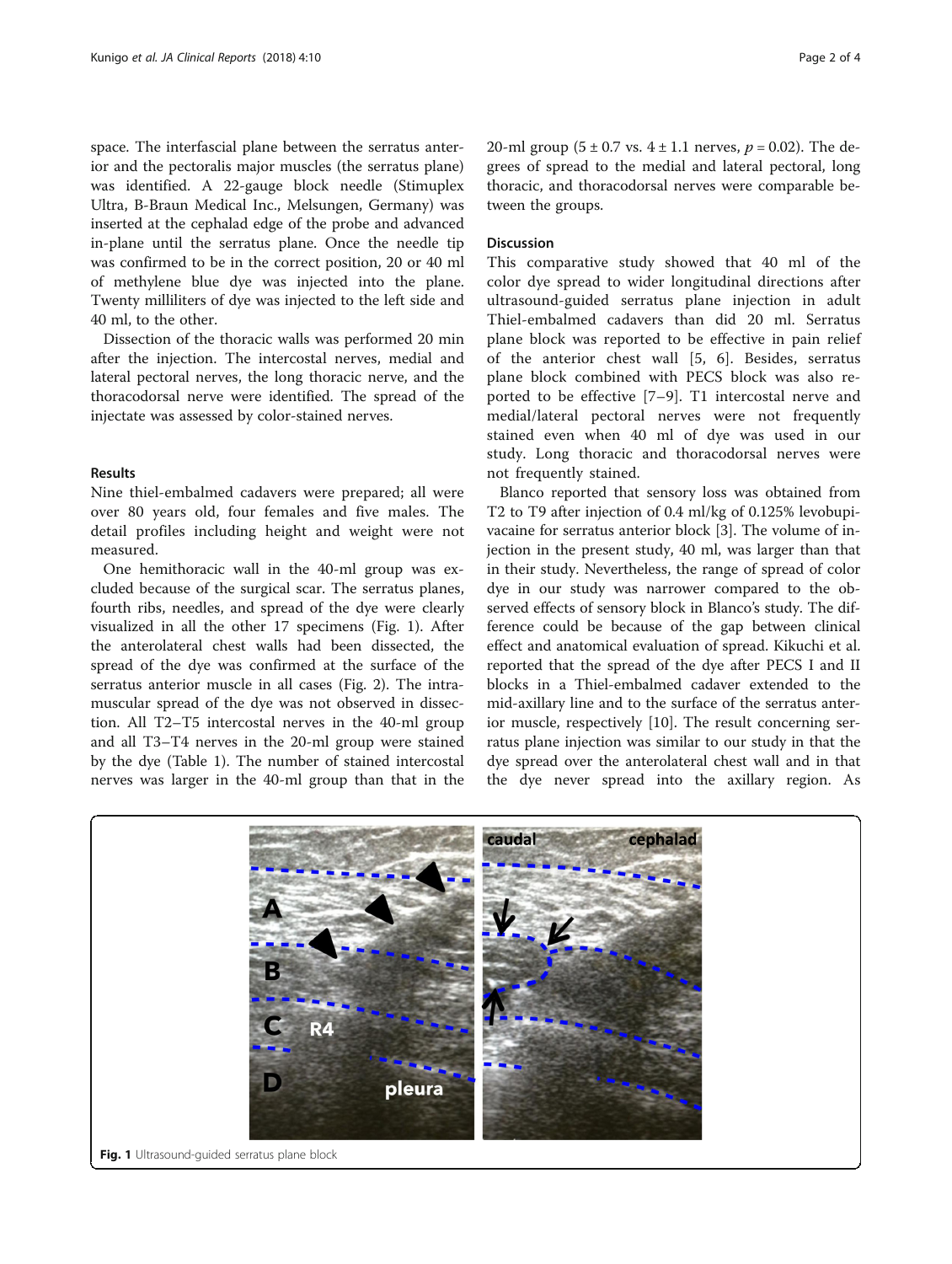<span id="page-2-0"></span>

mentioned above, T1 intercostal nerve, medial/lateral pectoral nerves, long thoracic nerve, and thoracodorsal nerve were seldom stained. The lateral pectoral nerve originates from C5–C7 and runs between the pectoral major and minor muscles. The medial pectoral nerve originates from C8–T1 and runs under the pectoral minor muscle. The long thoracic nerve originates from C5–C7 and runs on the serratus anterior muscle. The thoracodorsal nerve originates from C6–C8 and innervates the latissimus dorsi muscle, through the posterior part of the axilla. Our study showed that the dye injected into the serratus plane never reached the axilla or dorsal aspect and spread only over the anterolateral thoracic wall. PECS I block may be more suitable for blocking pectoral nerves [\[10](#page-3-0)].

Our study has several limitations. First, no anatomist verified the dissections. Second, the height and weight of cadavers were not measured. Finally, it is difficult to predict the clinical effect of a block in the cadaver research.

The dye spread was confirmed after serratus plane injection in Thiel-embalmed cadavers and subsequent dissections. The range of dye spread in the longitudinal direction was greater after injection of 40 ml

|  |  | Table 1 The number of nerves stained by dye |  |  |  |  |  |
|--|--|---------------------------------------------|--|--|--|--|--|
|--|--|---------------------------------------------|--|--|--|--|--|

| Affected nerve   | 20 ml $(n = 9)$ | 40 ml $(n = 8)$ |
|------------------|-----------------|-----------------|
| T1               | 1               | 1               |
| T <sub>2</sub>   | 3               | 8               |
| T <sub>3</sub>   | 9               | 8               |
| T <sub>4</sub>   | 9               | 8               |
| T <sub>5</sub>   | 8               | 8               |
| T <sub>6</sub>   | 3               | 5               |
| T <sub>7</sub>   | 0               | $\Omega$        |
| Lateral pectoral | $\mathfrak{D}$  | 3               |
| Medial pectoral  | 1               | 3               |
| Long thoracic    | 3               | 4               |
| Thoracodorsal    | 2               | $\overline{4}$  |

Data are expressed as absolute numbers

T1–T7, corresponding intercostal nerves

than after 20 ml. However, a clinical study has shown that 20 and 40 ml were not significantly different for the analgesia after radical mastectomy [4]. The clinical analgesic effect cannot necessarily be reflected by the cadaveric result of the direct staining of individual nerve branches.

#### Funding

There was no funding obtained for this study.

#### Authors' contributions

TK contributed to the study design, study conduct, data analysis, and manuscript preparation. TM contributed to the study design, data interpretation, study conduct, and manuscript preparation. SY and MY contributed to the data interpretation and manuscript review. All authors read and approved the final manuscript.

#### Ethics approval and consent to participate

This study protocols were approved by the institutional ethics committee of Sapporo Medical University School of Medicine.

#### Competing interests

The authors declare that they have no competing interests.

#### Publisher's Note

Springer Nature remains neutral with regard to jurisdictional claims in published maps and institutional affiliations.

#### Author details

<sup>1</sup>Department of Anesthesia, Hokkaido Medical Center for Child Health and Rehabilitation, 1-240-6, Kanayama 1-jo, Teine-ku Sapporo-shi, Hokkaido 006-0041, Japan. <sup>2</sup>Department of Anesthesia, Kitami Red Cross Hospital Kitami, Japan. <sup>3</sup>Department of Anesthesia, Hokkaido P.W.F.A.C. Obihiro Kosei General Hospital, Obihiro, Japan. <sup>4</sup>Department of Anesthesiology, Sapporo Medical University School of Medicine, Sapporo, Japan.

#### Received: 30 November 2017 Accepted: 10 January 2018 Published online: 22 January 2018

#### References

- Blanco R. The 'pecs block': a novel technique for providing analgesia after breast surgery. Anaesthesia. 2011;66:847–8.
- 2. Blanco R, Fajardo M, Parras MT. Ultrasound description of pecs II (modified pecs I): a novel approach to breast surgery. Rev Esp Anestesiol Reanim. 2012;59:470–5.
- 3. Blanco R, Parras T, McDonnell JG, Prats-Galino A. Serratus plane block: a novel ultrasound-guided thoracic wall nerve block. Anaesthesia. 2013;68: 1107–13.
- 4. Kunigo T, Murouchi T, Yamamoto S, Yamakage M. Injection volume and anesthetic effect in serratus plane block. Reg Anesth Pain Med. 2017;42:737–40.
- 5. Madabushi R, Tewari S, Gautam SK, Agarwal A, Agarwal A. Serratus anterior plane block: a new analgesic technique for post-thoracotomy pain. Pain Physician. 2015;18:E421–4.